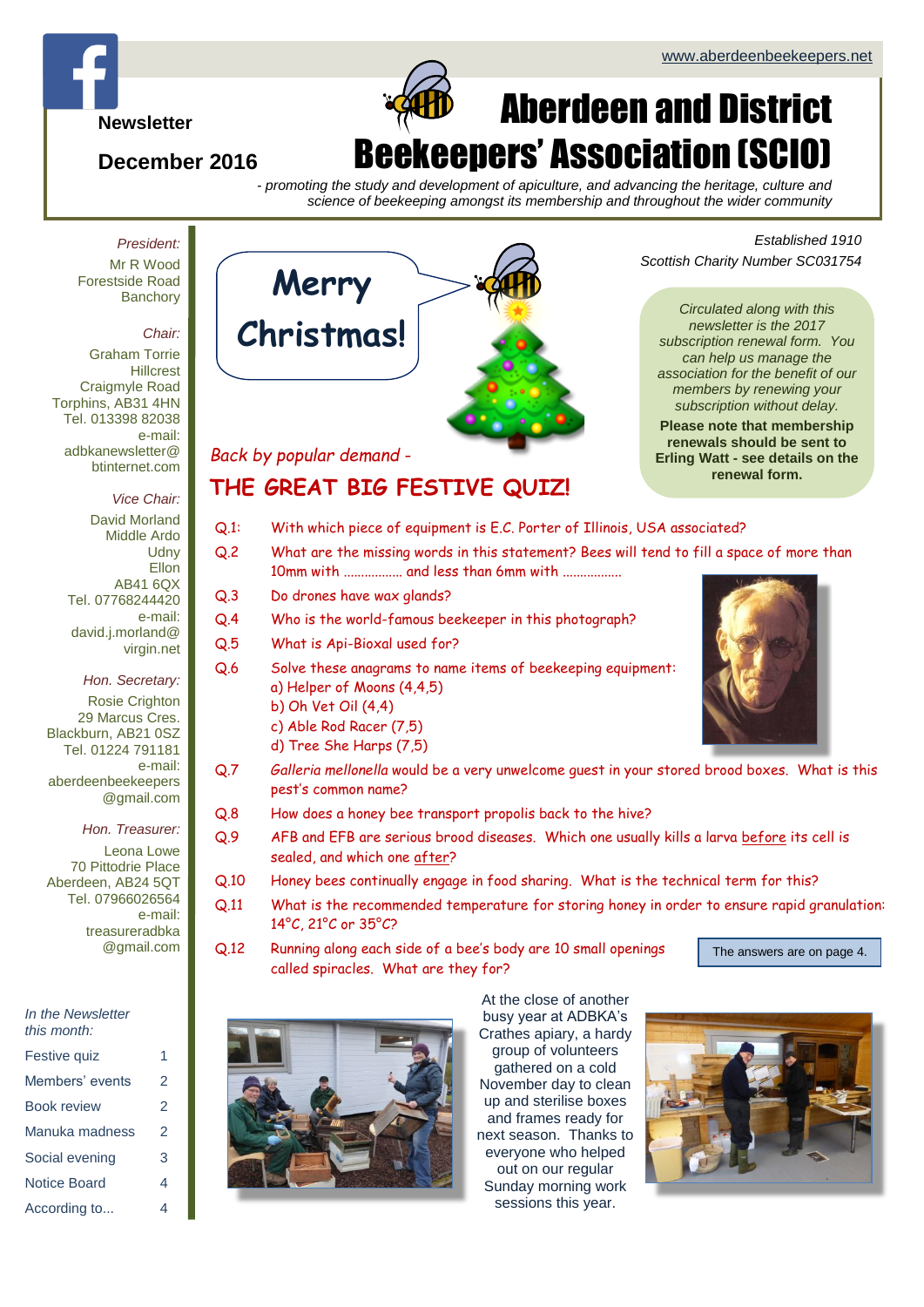# Page 2 of 4 ADBKA Newsletter

# Members' Events **Members' Events**

# TALK: **WATCH OUT FOR DETAILS in JANUARY'S NEWSLETTER** Saturday 21 January 2017 at 2.00pm The Kinellar Community Hall, Fintray Road, Blackburn AB21 0SS TALK: **PREPARATION OF COLONIES FOR GOING TO OIL SEED RAPE - Ian Craig** Saturday 18 February 2017 at 2.00pm The Kinellar Community Hall, Fintray Road, Blackburn AB21 0SS

# **SPRING 2017 LECTURE SERIES**

To be held at Aberdeen Grammar School Skene St, Aberdeen AB10 1HT.

- $\geq$  16 February: The biology of the bee
- $\geq$  23 February: The beehive
- ▶ 02 March: What do I need to keep bees?
- $\geqslant$  09 March: The products of the hive
- > 16 March: Help! There's something wrong with my bees!
- > 23 March: The beekeeping year

Starting each evening at 7.30pm, the six-week programme will cost £15, payable on the first evening of attendance.

The programme is ideal for those thinking about starting out beekeeping, but would also be of interest to novices preparing to take the next step, or even experienced beekeepers wishing to update their knowledge.

It is our intention to offer attendees the opportunity to take part in hands-on beekeeping sessions at our Crathes apiary on the conclusion of the programme.

**No need to book. Just turn up.**

#### **A Guardian Book Review**

[https://www.theguardian.com/books/2016/oct/28/bee](https://www.theguardian.com/books/2016/oct/28/bee-time-mark-winston-review)[time-mark-winston-review](https://www.theguardian.com/books/2016/oct/28/bee-time-mark-winston-review)



Mark Winston has spent 30 years studying and working with bees. His book is a passionate celebration of bees, apiaries and honey, as well as a calmly reasoned critique of industrialised farming and a plea to halt the dramatic<br>decline in bee decline in bee numbers. Sixty five per cent of plant species depend on

bees for pollination: "a world without bees would be almost impossible to contemplate". And yet in the last decade there has been a "precipitous drop" in the number of bees, with US beekeepers now losing 850,000 of their 2.6 million colonies each winter.

Winston blames a perfect storm of factors from the spread of the Varroa mite, the over-use of antibiotics and pesticides on colonies, as well as the spraying of neonicotinoids and other chemicals on crops. Research has found 121 different pesticides within the wax combs of hives, a toxic cocktail that has weakened the immune systems of bees. Winston sees their demise as a sign that our food systems are on the brink of collapse: "bees may be the canary in the agricultural mine". A wonderfully rich insight into the imperilled world of the bee. **PD Smith**

## **MANUKA MADNESS**

The worldwide craze for manuka honey has led to a crime wave in New Zealand. In one case, 300 colonies were poisoned in an attempt by rivals to corner a market which has seen the price of manuka honey almost triple over the past few years.

In its in-depth coverage of the story, the Guardian reports that, "On the back of the boom, hive thefts, vandalism and poisonings have become standard fare, with every beekeeper interviewed for this article the victim of one or more serious crimes. Verbal threats and physical beatings have also been reported and there are unconfirmed reports that beekeepers now travel in packs for protection to work remote hives."

Read more at

[https://www.theguardian.com/world/2016/nov/0](https://www.theguardian.com/world/2016/nov/04/manuka-honey-wars-new-zealand-crime-booming-industry-poisoning-beatings) [4/manuka-honey-wars-new-zealand-crime](https://www.theguardian.com/world/2016/nov/04/manuka-honey-wars-new-zealand-crime-booming-industry-poisoning-beatings)[booming-industry-poisoning-beatings](https://www.theguardian.com/world/2016/nov/04/manuka-honey-wars-new-zealand-crime-booming-industry-poisoning-beatings)

Meanwhile, the Unique Manuka Factor (UMF) Honey Association, which represents New Zealand's producers, is challenging the right of Tregothnan Estate in Cornwall to market their product as manuka honey. The story is covered by the New Zealand Herald at [http://www.nzherald.co.nz/business/news/articl](http://www.nzherald.co.nz/business/news/article.cfm?c_id=3&objectid=11742109) [e.cfm?c\\_id=3&objectid=11742109](http://www.nzherald.co.nz/business/news/article.cfm?c_id=3&objectid=11742109)

Undaunted, the English company is marketing its 420g jars of manuka honey at £225 each! No kidding. See

[https://tregothnan.co.uk/search/manuka-honey](https://tregothnan.co.uk/search/manuka-honey-limited-edition-420g-jar.php)[limited-edition-420g-jar.php](https://tregothnan.co.uk/search/manuka-honey-limited-edition-420g-jar.php)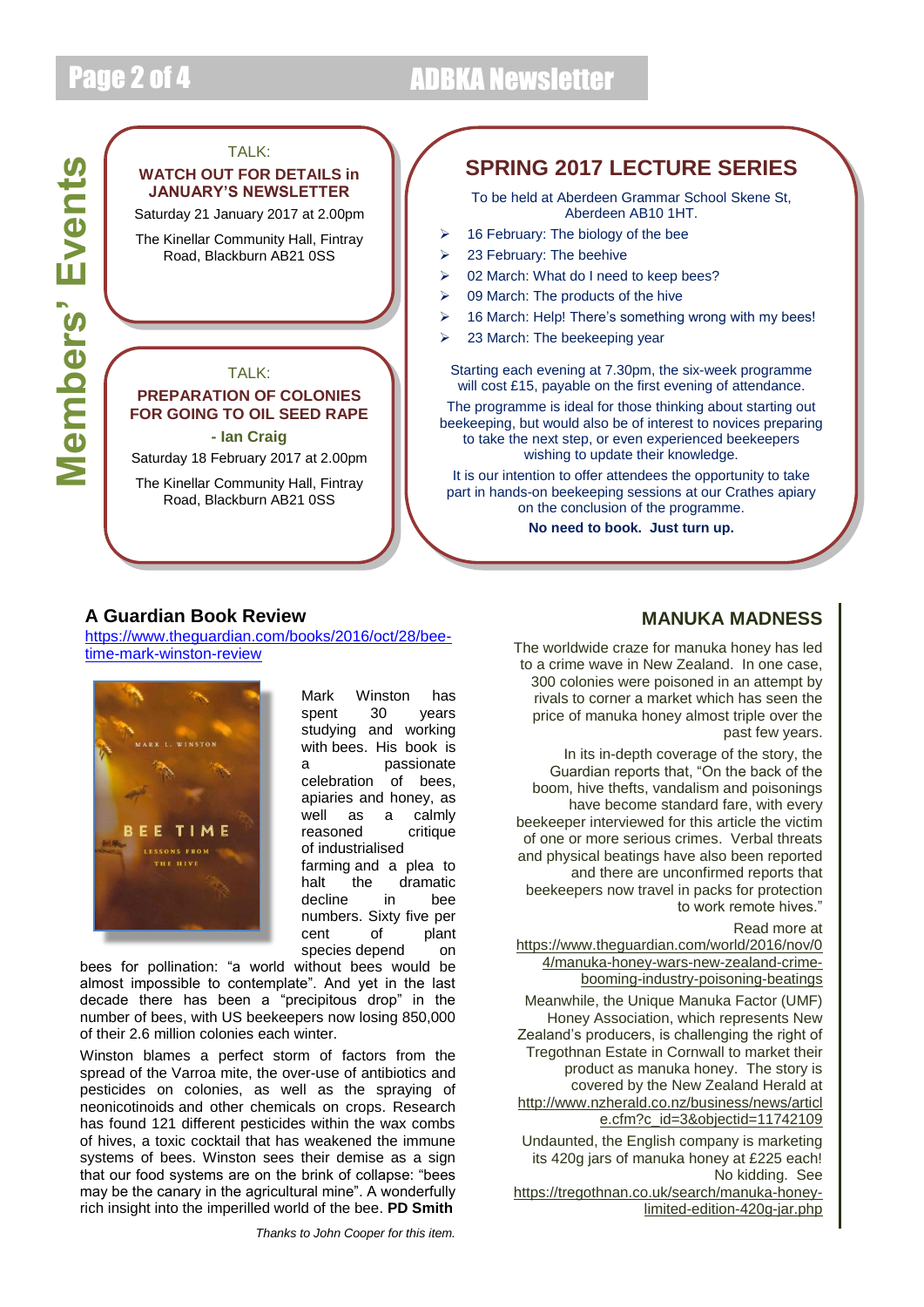## **ADBKA SOCIAL EVENING**

On the evening of Saturday the 26<sup>th</sup> of November members of the Aberdeen & District Beekeepers Association met for our annual social event which this year was held in Kingswells church hall.

About forty members gathered to share some food and drink, have a chat and plan for our even better beekeeping year next year. The food and drink followed the successful formula that was established previously and took the form of an 'American Supper' where members take along food and drink to share; this year's event was no exception. Such was the quantity and quality of food and drink on offer we could have stayed and dined from it for the next two weeks. It was evident that people had spent a considerable amount of time preparing the bounty. One eye catching display was presented on a platter which must have been just short of two feet in length and worthy of an entry to Masterchef. If next year's event is similar then a few pictures of the food on offer would be interesting to see for the members who cannot make it to the event.

This year's event saw the introduction of the Bee..tle drive which is a game where everyone participates having being split into groups of four with the winner and loser from each group moving tables to the adjacent groups. The game can be played by all abilities and allows the entire membership to disseminate and intermingle as the game is played out. It was a great success and allows everyone to meet people they may have only viewed through a veil and above a colony of feisty bees.

As part of our social evening the trophies for the honey show winners were presented. The winners and indeed the members who take the trouble to prepare and show their products at our annual honey show are to be congratulated; some of these entries take a whole year in their preparation. I myself have been advised by Sandy Gordon that 'you need to start preparing an entry months in advance for the honey show and select the nectar source, bees and frames specifically for the show.' I should add that it also takes a fair degree of selfrestraint also when preparing mead for the show.

It goes without saying that all prize winners are at the top of their game and the winners were published in last month's newsletter. There were a couple of trophy recipients that stood out in particular to me. First was Jenny Lewis who won



the trophy for the most points in the novice class and the trophy for the most points in the show, I think it must be quite unique for someone to win both of these trophies in the same year and suspect and hope that Jenny may be a regular contributor and prize winner in future honey shows.

The next award that stood out for me was awarded to James Friend for the best exhibit of cut comb and the best exhibit in the light honey member's class, when James received his trophy he asked if he could say a few words and in doing so he thanked Jock McGregor for his help and support with his beekeeping and suggested his success in winning the categories was largely down to the knowledge that Jock has been generous enough to offer him over the years.

During our social evening an opportunity is taken to present certificates to members that have completed SBA examinations (see picture). Although it is fair to say there are many great beekeepers that have never sat any formal examinations, as there is in most professions. By studying for the exams it is a relatively quick way to gain some of the knowledge than may have taken decades for others to learn through trial and error. It may be relatively quick but it is by no means easy. The knowledge these studious people gain through their hard work can only be of benefit to the membership as a whole.

Recipients of the Basic Beemaster certificates were: Jenny Lewis, Erling Watt, Yvonne Seed, Joan Gilbert-Stevens and Kathryn Seed.

Recipients of the SBA modular exam certificates were:

Phillip Barlow – Module 1 – Honey Bee Management; David Morland – Module 2 – Honey Bee Products and Forage; Helen Gooday – Module 3 – Diseases Pests and Poisoning; Ian Mackley – Module 3 - Diseases Pests and Poisoning; Rosie Crighton Module 5 - Honey Bee Biology; Kitta Potgieter – Module 5 – Honey Bee Biology; Malcolm Watson – Module 6 – Honey Bee Behaviour; Malcolm Watson – Intermediate Certificate for completion of 4 Modules; David Morland – Microscopy

With this poor season in mind it is heartening to see so many members contributing to and therefore supporting the honey show. Another indication of the health of the association can be seen from the number of members that are seeking to further their knowledge by sitting the SBA exams.

From what I can see the health of the Aberdeen and District Beekeepers Association is looking exceptionally good and we should look forward to 2017 in the full expectation that it will be an even better beekeeping year.